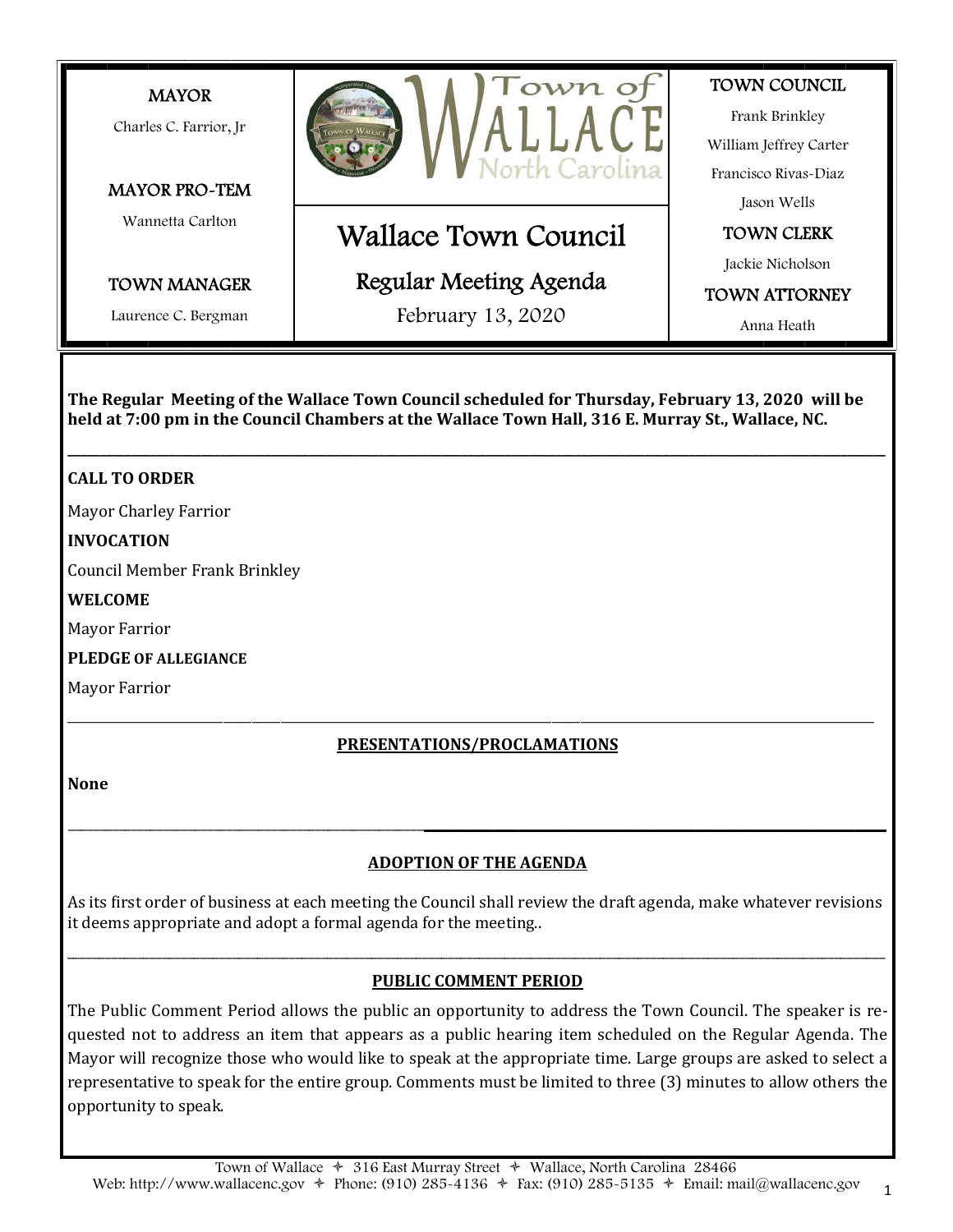

February 13, 2020 Monthly Meeting

| <b>CONSENT AGENDA</b>  |                                                                                                                                      |
|------------------------|--------------------------------------------------------------------------------------------------------------------------------------|
| <b>ITEM1</b>           | APPROVAL OF THE MINUTES OF THE JANUARY 9, 2020 MONTHLY MEETING AND THE JANUARY 22,<br><b>2020 CONTINUED MEETING</b>                  |
| <b>ITEM2</b>           | <b>TAX REPORT/RELEASES/REFUNDS</b>                                                                                                   |
| ITEM <sub>3</sub>      | <b>BUDGET AMENDMENTS</b>                                                                                                             |
|                        | <b>OLD BUSINESS</b>                                                                                                                  |
| <b>PUBLIC HEARINGS</b> |                                                                                                                                      |
| <b>ITEM4</b>           | UNIFIED DEVELOPMENT ORDINANCE (UDO) TEXT AMENDMENT FOR BARS AND NIGHTCLUBS                                                           |
|                        | Rod Fritz, Planning Director                                                                                                         |
|                        | Anna Heath, Town Attorney                                                                                                            |
| <b>ITEM 5</b>          | UNIFIED DEVELOPMENT ORDINANCE (UDO) TEXT AMENDMENT FOR BUILDING HEIGHT IN THE<br><b>HIGHWAY BUSINESS ZONING DISTRICT</b>             |
|                        | Rod Fritz, Planning Director                                                                                                         |
|                        | Anna Heath, Town Attorney                                                                                                            |
| <b>ITEM 6</b>          | UNIFIED DEVELOPMENT ORDINANCE (UDO) TEXT AMENDMENT TO REVISE AND CLARIFY DENSITY<br><b>CALCULATIONS FOR MULTI-FAMILY DEVELOPMENT</b> |
|                        | Rod Fritz, Planning Director                                                                                                         |
|                        | Anna Heath, Town Attorney                                                                                                            |
| <b>ITEM7</b>           | CAPE FEAR COUNCIL OF GOVERNMENTS (CFCOG) PROPOSAL FOR CHAPTER 160-D COMPLIANCE                                                       |
|                        | Rod Fritz, Planning Director                                                                                                         |
| <b>ITEM8</b>           | PARKING ORDINANCE AMENDMENT (PARKING SPACES DESIGNATED FOR LAW ENFORCEMENT)                                                          |
|                        | David Morgan, Police Captain                                                                                                         |
|                        | Anna Heath, Town Attorney                                                                                                            |
| ITEM <sub>9</sub>      | HISTORIC DISTRICT PROPERTY PRESERVATION PROGRAM                                                                                      |
|                        | Larry Bergman, Town Manager                                                                                                          |
|                        | <b>NEW BUSINESS</b>                                                                                                                  |
| <b>ITEM 10</b>         | APPROVAL OF STATEWIDE MUTUAL AID AGREEMENT                                                                                           |
|                        | Larry Bergman, Town Manager                                                                                                          |
|                        |                                                                                                                                      |